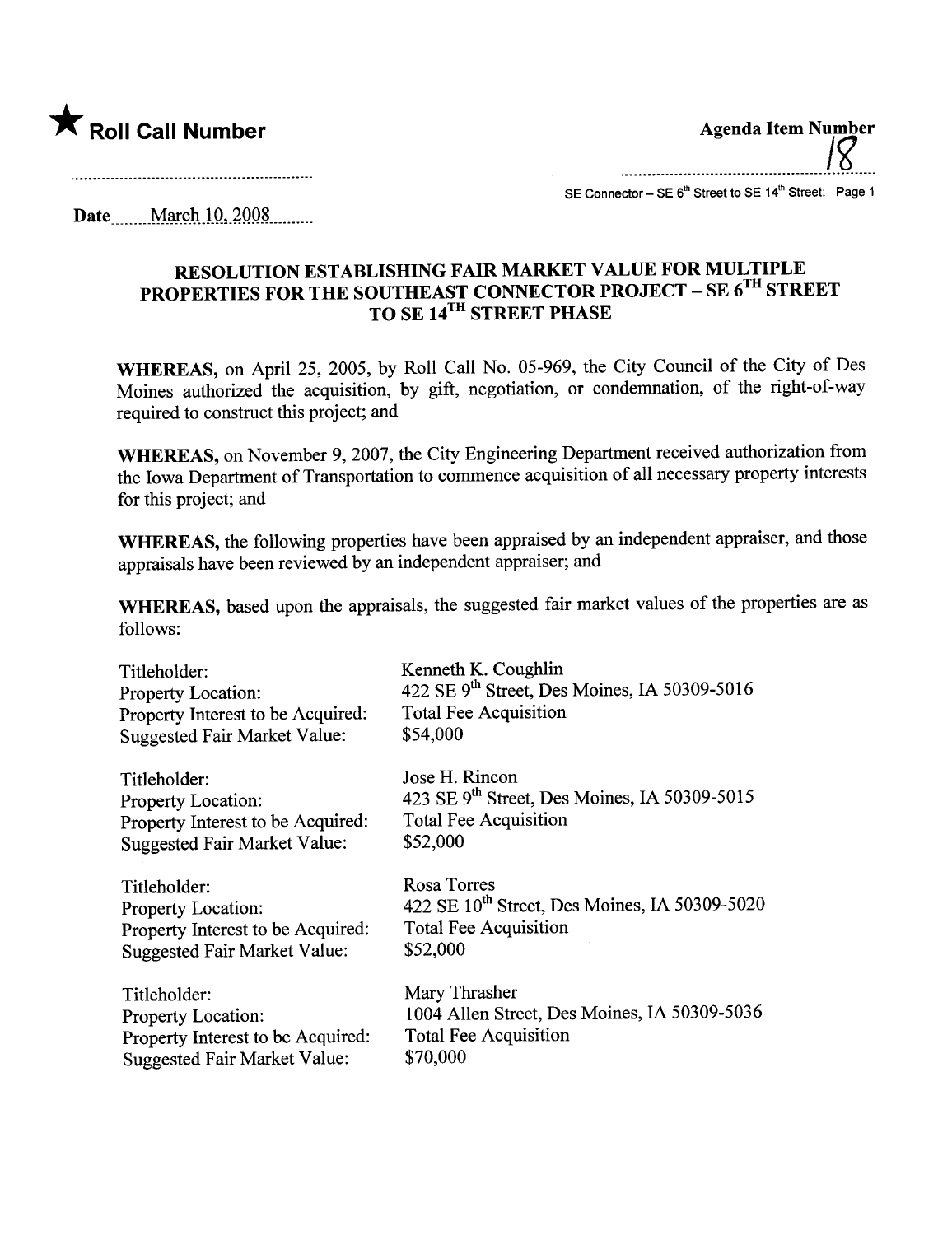## $\bigstar$  Roll Call Number

| <b>Agenda Item Number</b>                                                      |  |
|--------------------------------------------------------------------------------|--|
| SE Connector - SE 6 <sup>th</sup> Street to SE 14 <sup>th</sup> Street: Page 2 |  |

Date **March 10, 2008** 

| Titleholder:                        | Mabel B. Nicolino Estate, Sam J. Nicolino, Jr., Executor         |
|-------------------------------------|------------------------------------------------------------------|
| Property Location:                  | 620 Allen Street, Des Moines, IA 50309                           |
| Property Interest to be Acquired:   | <b>Total Fee Acquisition</b>                                     |
| <b>Suggested Fair Market Value:</b> | \$38,000                                                         |
| Titleholder:                        | Walter J. and Carolyn L. Riley                                   |
| <b>Property Location:</b>           | 400, 408 and 415 SE 7 <sup>th</sup> Street, Des Moines, IA 50309 |
| Property Interest to be Acquired:   | <b>Total Fee Acquisition</b>                                     |
| <b>Suggested Fair Market Value:</b> | \$43,500                                                         |
| Titleholder:                        | John Virden Estate and Mildred Virden                            |
| <b>Contract Purchaser:</b>          | <b>Sheltering Rock Church</b>                                    |
| Property Location:                  | 718 Allen Street, Des Moines, IA 50309                           |
| Property Interest to be Acquired:   | <b>Total Fee Acquisition</b>                                     |
| <b>Suggested Fair Market Value:</b> | \$80,500                                                         |
| Titleholder:                        | Christine Thompson Estate, Pamela Jones, Executor                |
| <b>Property Location:</b>           | Vacant Lot South Side of 600 Block Raccoon Street                |
| Property Interest to be Acquired:   | Total Fee Acquisition                                            |
| <b>Suggested Fair Market Value:</b> | \$10,650                                                         |

NOW, THEREFORE, BE IT RESOLVED by the City Council of the City of Des Moines, Iowa:

That the valuations listed and identified above as "Suggested Fair Market Value" are hereby established as the fair market values of the properties listed herein.

That the Real Estate Division of the Engineering Deparment is authorized and directed to acquire the properties through gift, negotiation or condemnation based upon the approved fair market values.

That the properties will be acquired in accordance with the guidelines of 49 CFR Part 24 of the Uniform Relocation and Real Property Acquisition Act, as revised, and that relocation is hereby authorized.

If the property owners agree to convey the properties to the City in an amount based on the established fair market value, including an approved administrative settlement, or if a condemnation award is based on the established fair market value or falls within an approved settlement amount, the Finance Director is authorized and directed to issue checks in the amounts necessary to carry out these transactions and to pay any unforeseen additional costs certified by the Legal Department and the Engineering Deparment; the Real Estate Division Manager is